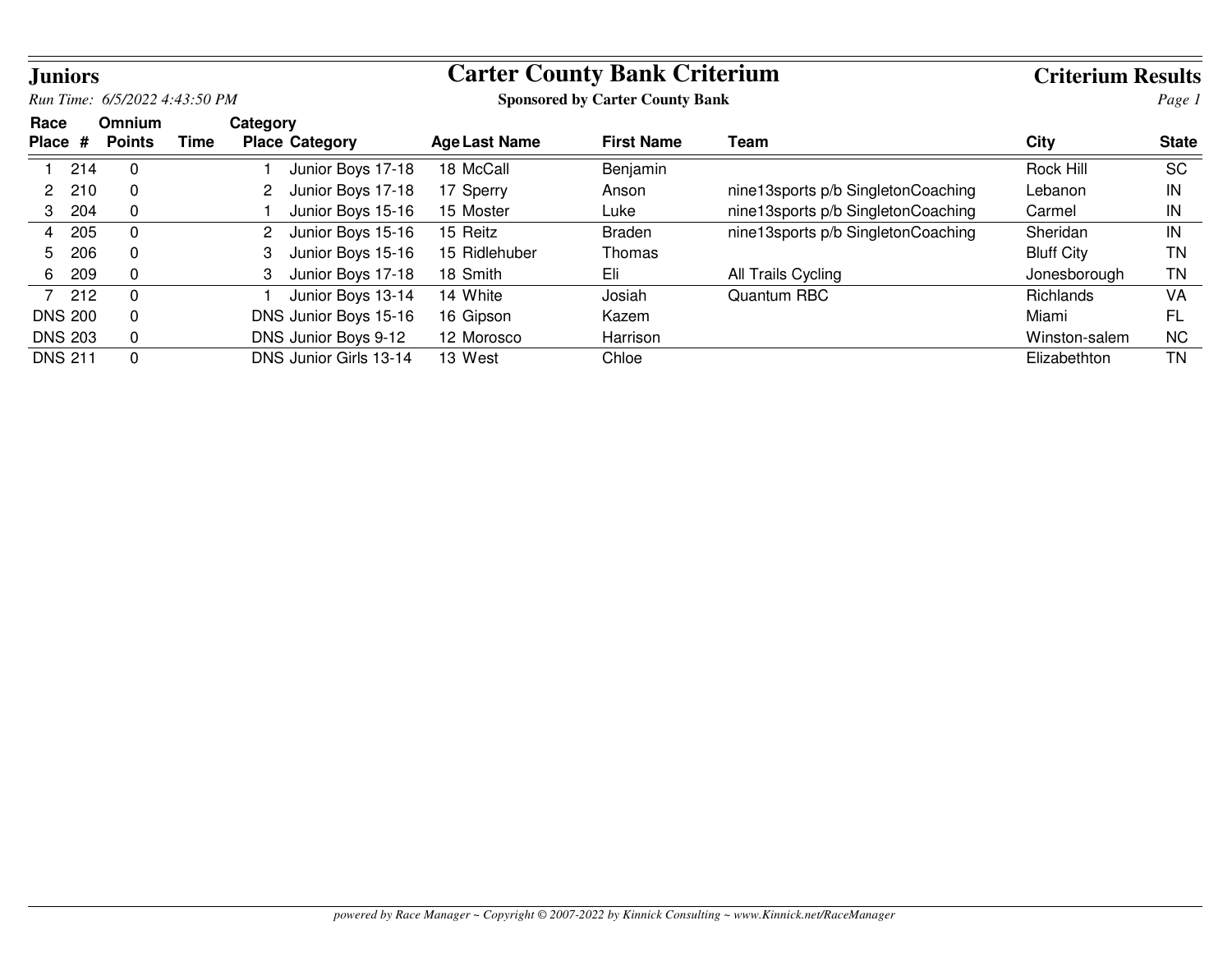| <b>Women 3/4/5</b> |                 |                               |      |          |                       |                                        | <b>Carter County Bank Criterium</b> |                                  |              |              |
|--------------------|-----------------|-------------------------------|------|----------|-----------------------|----------------------------------------|-------------------------------------|----------------------------------|--------------|--------------|
|                    |                 | Run Time: 6/5/2022 4:43:50 PM |      |          |                       | <b>Sponsored by Carter County Bank</b> |                                     |                                  | Page 1       |              |
| Race<br>Place #    |                 | Omnium<br><b>Points</b>       | Time | Category | <b>Place Category</b> | <b>Age Last Name</b>                   | <b>First Name</b>                   | Team                             | <b>City</b>  | <b>State</b> |
|                    | 319             | 30                            |      |          | Women 4/5             | 38 Thornton-Brooks                     | Jennifer                            |                                  | Boone        | NC.          |
| 2                  | 310             | 25                            |      | 2.       | Women 4/5             | 19 Johnston                            | Morgan                              | Edge Cycling                     | Fort Mill    | <b>SC</b>    |
| 3                  | 297             | 30                            |      |          | Women 3               | 37 Ramos                               | Trevy                               |                                  | Johnson City | ΤN           |
| 4                  | 298             | 25                            |      | 2        | Women 3               | 29 Mathews                             | Laura                               | Marx-Bensdorf / BPC Cycling Team | Memphis      | <b>TN</b>    |
| 5                  | 30 <sup>1</sup> | 21                            |      |          | Women 4/5             | 24 Dowd                                | Sydney                              |                                  | Tallahassee  | FL           |
| 6                  | 299             | 21                            |      | З        | Women 3               | 47 Calvin                              | Laura                               |                                  | Davidson     | NC.          |
|                    | 312             | 19                            |      | 4        | Women 4/5             | 20 Knobloch                            | Danielle                            |                                  | Houston      | ТX           |
| <b>DNS 313</b>     |                 | 0                             |      |          | DNS Women 4/5         | 37 Littlemasterson                     | Sara                                | #iridestigmafree                 | Mooresville  | NC.          |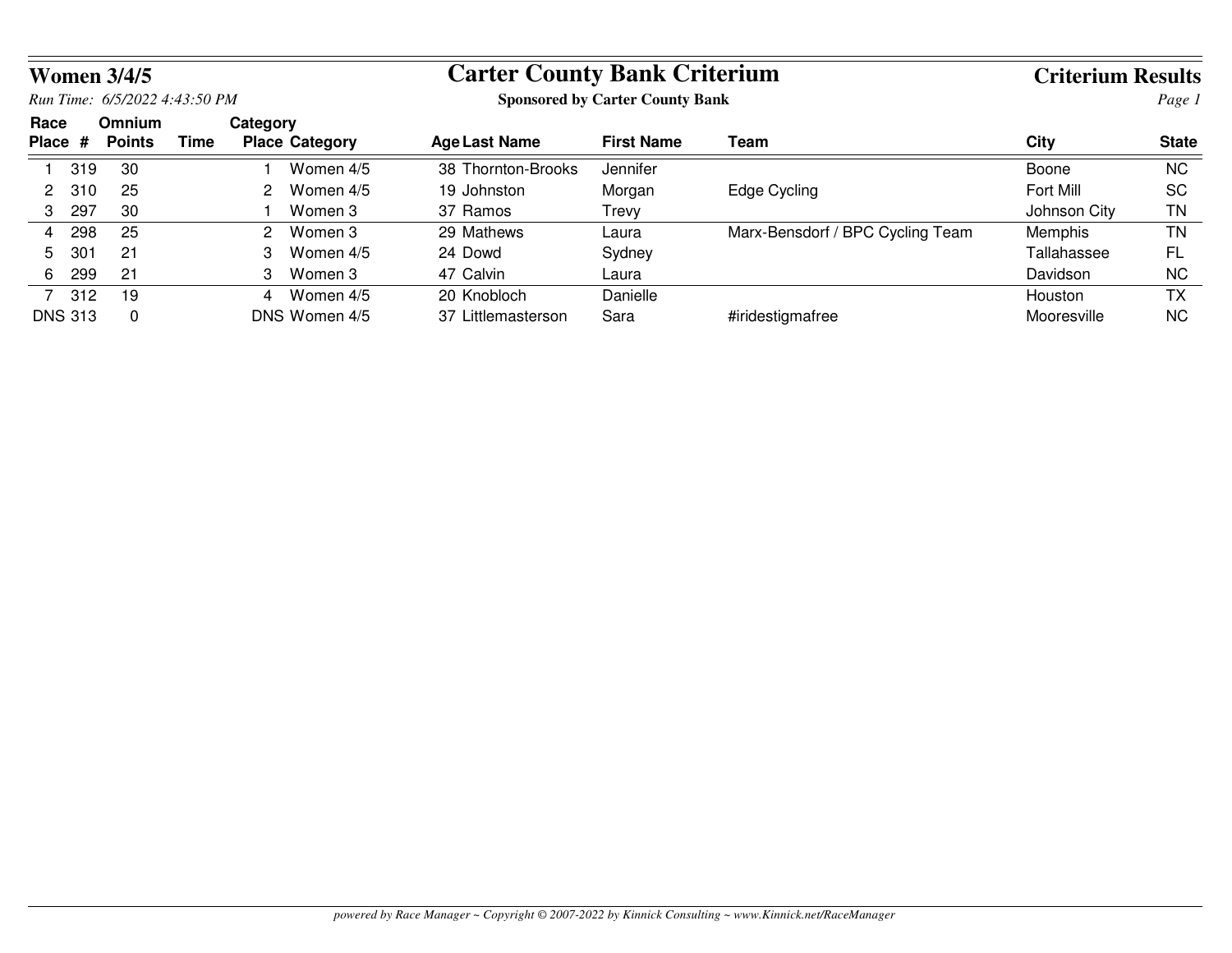|                 |                | <b>Novice (Cat 5)</b>         |      |          |                       |                                        | <b>Carter County Bank Criterium</b> |                                |                   |              |
|-----------------|----------------|-------------------------------|------|----------|-----------------------|----------------------------------------|-------------------------------------|--------------------------------|-------------------|--------------|
|                 |                | Run Time: 6/5/2022 4:43:50 PM |      |          |                       | <b>Sponsored by Carter County Bank</b> |                                     |                                | Page 1            |              |
| Race<br>Place # |                | Omnium<br><b>Points</b>       | Time | Category | <b>Place Category</b> | Age Last Name                          | <b>First Name</b>                   | Team                           | City              | <b>State</b> |
|                 | 595            | 30                            |      |          | Novice (Cat 5)        | 36 Ferguson                            | <b>Ben</b>                          |                                | <b>Bristol</b>    | <b>TN</b>    |
| 2               | 588            | 25                            |      |          | Novice (Cat 5)        | 15 Ridlehuber                          | Thomas                              |                                | <b>Bluff City</b> | ΤN           |
| 3               | 597            | 21                            |      |          | Novice (Cat 5)        | 19 Desai                               | Rishi                               | SupraBars.com                  | Greenville        | <b>SC</b>    |
| 4               | 587            | 19                            |      | 4        | Novice (Cat 5)        | 45 Sorrells                            | Matthew                             | Supra Functional Food Bars.com | Horse Shoe        | <b>NC</b>    |
| 5               | 594            | 17                            |      | 5.       | Novice (Cat 5)        | 22 Gilbert                             | Greyson                             |                                | Franklin          | TN           |
| 6               | 586            | 15                            |      | 6.       | Novice (Cat 5)        | 32 Stinson                             | Robert                              |                                | Richmond          | KY           |
| 7               | 589            | 14                            |      |          | Novice (Cat 5)        | 51 Ridlehuber                          | Charles                             |                                | <b>Bluff City</b> | <b>TN</b>    |
|                 | <b>DNF 596</b> | $\mathbf{0}$                  |      |          | DNF Novice (Cat 5)    | 24 Elkins                              | Matthew                             | <b>Local Motion Cyclery</b>    | Johnson City      | ΤN           |
|                 | <b>DNS 585</b> | $\mathbf 0$                   |      |          | DNS Novice (Cat 5)    | 14 White                               | Josiah                              | Quantum RBC                    | <b>Richlands</b>  | VA           |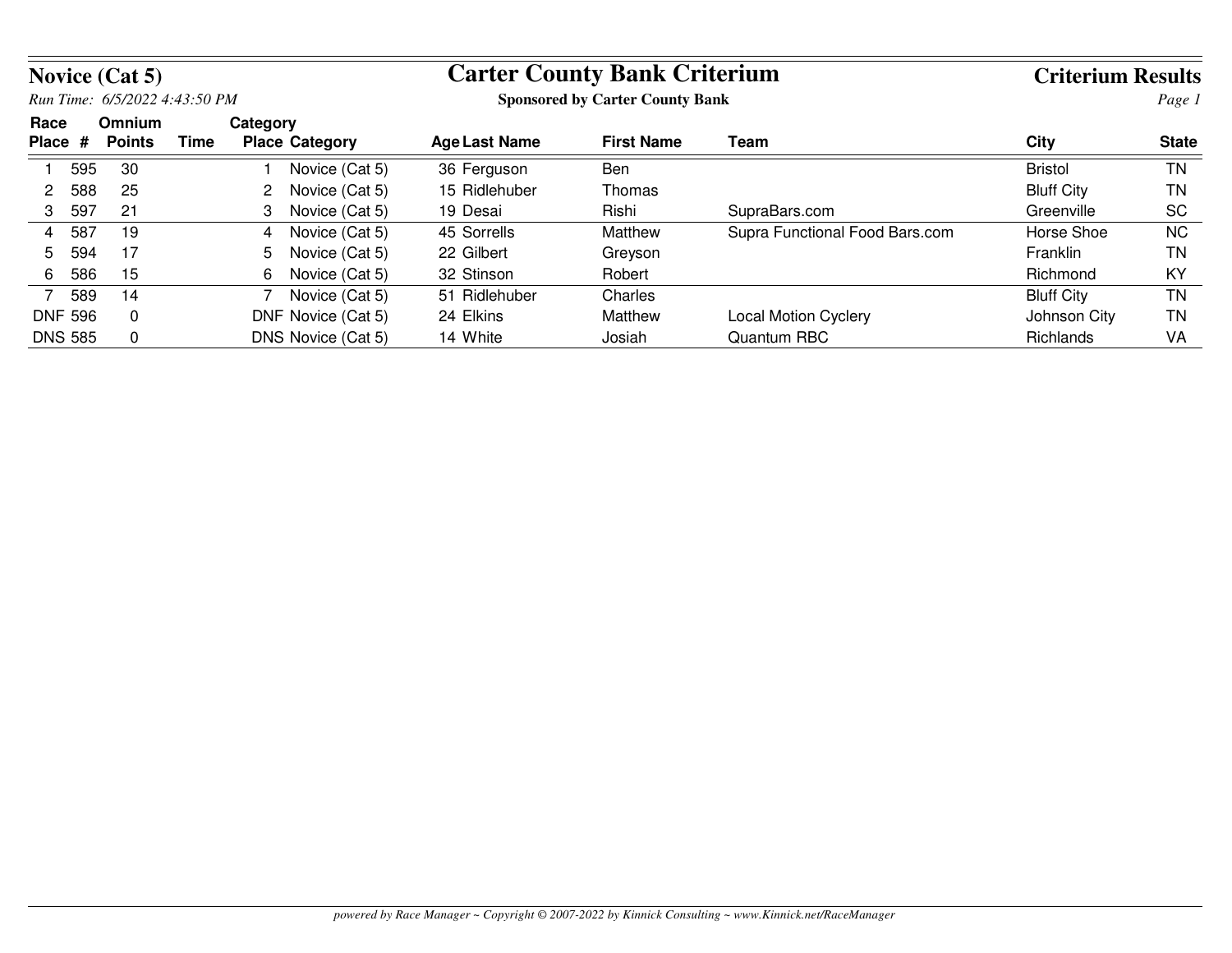| Cat 4           |     |                               |      |                 |                       | <b>Carter County Bank Criterium</b> |                                        | <b>Criterium Results</b>               |                    |              |
|-----------------|-----|-------------------------------|------|-----------------|-----------------------|-------------------------------------|----------------------------------------|----------------------------------------|--------------------|--------------|
|                 |     | Run Time: 6/5/2022 4:43:50 PM |      |                 |                       |                                     | <b>Sponsored by Carter County Bank</b> |                                        |                    | Page 1       |
| Race<br>Place # |     | Omnium<br><b>Points</b>       | Time | Category        | <b>Place Category</b> | <b>Age Last Name</b>                | <b>First Name</b>                      | Team                                   | <b>City</b>        | <b>State</b> |
|                 | 405 | 30                            |      |                 | Cat 4                 | 29 Harding                          | Dan                                    | American Air p/b Haier                 | Chattanooga        | <b>TN</b>    |
| 2               | 402 | 25                            |      | 2               | Cat 4                 | 33 Christmas                        | Phillip                                |                                        | <b>Banner Elk</b>  | <b>NC</b>    |
|                 | 414 | 21                            |      | 3               | Cat 4                 | 19 Nunez                            | Che                                    |                                        | Kingsport          | <b>TN</b>    |
| 4               | 415 | 19                            |      | 4               | Cat 4                 | 39 Ott                              | Josh                                   | <b>Charlottesville Racing Club</b>     | Charlottesville    | VA           |
| 5               | 417 | 17                            |      | 5               | Cat 4                 | 15 Reitz                            | <b>Braden</b>                          | nine13sports p/b SingletonCoaching     | Sheridan           | IN           |
| 6               | 419 | 15                            |      | 6               | Cat 4                 | 29 Wilkening                        | Eric                                   | Blue Ridge Cyclery Racing p/b Reynolds | Charlottesville    | VA           |
|                 | 408 | 14                            |      |                 | Cat 4                 | 18 McCall                           | Benjamin                               |                                        | <b>Rock Hill</b>   | <b>SC</b>    |
| 8               | 403 | 13                            |      | 8               | Cat 4                 | 23 Colwell                          | Quinn                                  |                                        | Dayton             | OH           |
| 9               | 420 | 12                            |      | 9               | Cat 4                 | 16 Atkins                           | Kalib                                  |                                        | <b>Wake Forest</b> | <b>NC</b>    |
| 10              | 411 | 11                            |      | 10              | Cat 4                 | 15 Moster                           | Luke                                   | nine13sports p/b SingletonCoaching     | Carmel             | IN           |
| 11              | 400 | 10                            |      | 11              | Cat 4                 | 37 Bourke                           | Daniel                                 |                                        | Canton             | <b>NC</b>    |
| 12              | 413 | 9                             |      | 12 <sup>2</sup> | Cat 4                 | 36 Nicholaou                        | Michael                                | <b>Charlottesville Racing Club</b>     | Charlottesville    | VA           |
| 13              | 412 | 8                             |      | 13              | Cat 4                 | 18 Myers                            | William                                |                                        | Chapel Hill        | <b>NC</b>    |
| 14              | 416 |                               |      | 14              | Cat 4                 | 20 Owen                             | Will                                   |                                        | Johnson City       | ΤN           |
| 15              | 409 | 6                             |      | 15              | Cat 4                 | 18 McCord                           | Kyle                                   | <b>Endurance Sports Development</b>    | Troy               | OH           |
| 16              | 404 | 5                             |      | 16              | Cat 4                 | 19 Freeman                          | Aubrey                                 | <b>Endurance Sports Development</b>    | Lancaster          | OH           |
| 17              | 410 | 4                             |      | 17              | Cat 4                 | 27 McNeeley                         | Adam                                   |                                        | Christiansburg     | VA           |
| 18              | 407 | 3                             |      | 18              | Cat 4                 | 29 Mathews                          | Laura                                  | Marx-Bensdorf / BPC Cycling Team       | Memphis            | ΤN           |
| 19              | 422 | $\overline{c}$                |      | 19              | Cat 4                 | 38 Bullock                          | Marcos                                 | <b>Youngblood Bicycles</b>             | Asheville          | <b>NC</b>    |
| <b>DNS 401</b>  |     | 0                             |      |                 | DNS Cat 4             | 49 Campbell                         | Neill                                  |                                        | <b>Wake Forest</b> | <b>NC</b>    |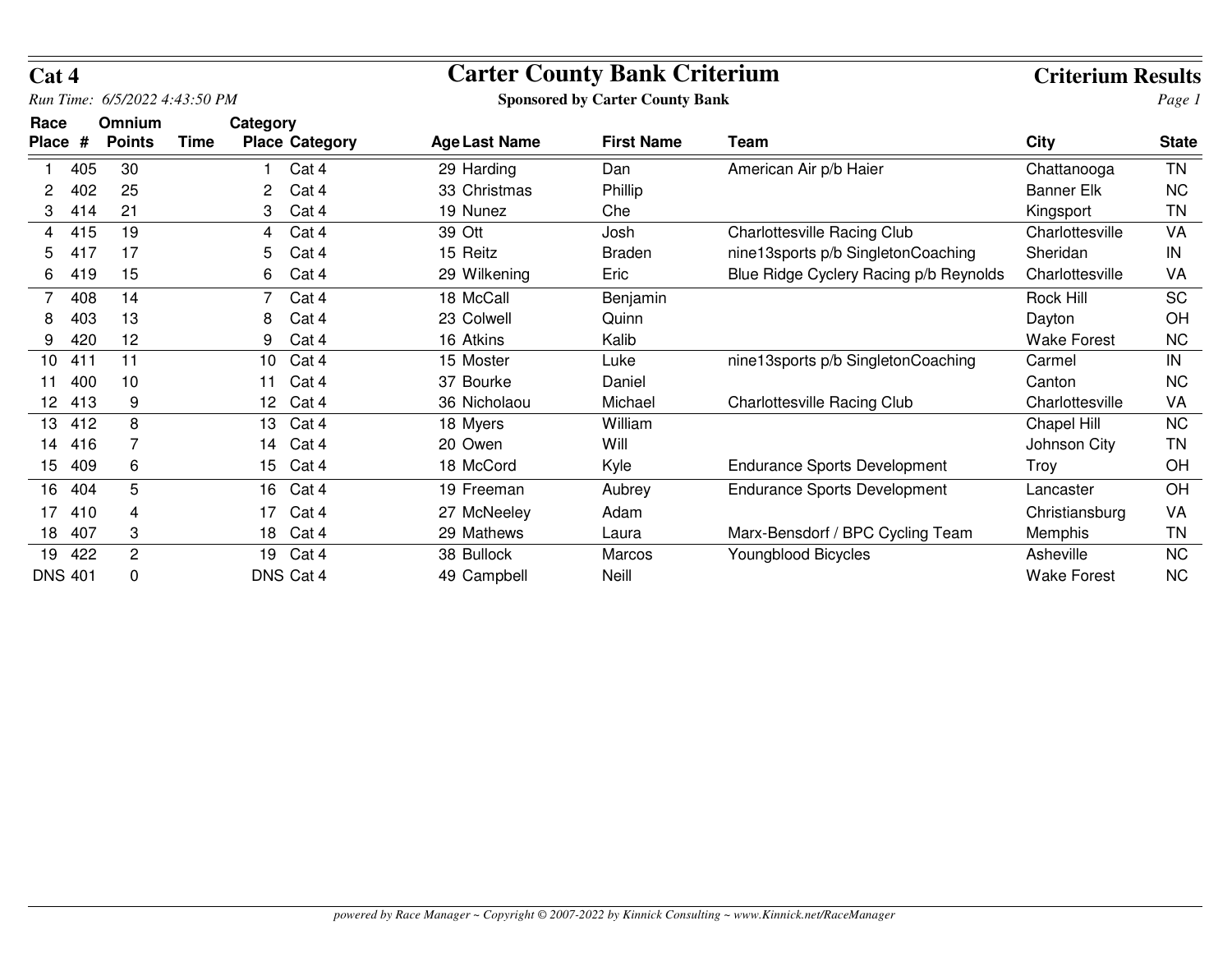|         |                | Masters $40+/50+/60+$         |             |          |                                              | <b>Carter County Bank Criterium</b> |                                        | <b>Criterium Results</b>              |                         |              |
|---------|----------------|-------------------------------|-------------|----------|----------------------------------------------|-------------------------------------|----------------------------------------|---------------------------------------|-------------------------|--------------|
|         |                | Run Time: 6/5/2022 4:43:50 PM |             |          |                                              |                                     | <b>Sponsored by Carter County Bank</b> |                                       |                         | Page 1       |
| Race    |                | Omnium                        |             | Category |                                              |                                     |                                        |                                       |                         |              |
| Place # |                | <b>Points</b>                 | <b>Time</b> |          | <b>Place Category</b>                        | <b>Age Last Name</b>                | <b>First Name</b>                      | Team                                  | <b>City</b>             | <b>State</b> |
|         | 309            | 30                            |             |          | Masters $50+$                                | 58 Holmes                           | Kelly                                  | <b>Carolina Masters</b>               | Clemmons                | <b>NC</b>    |
| 2       | 698            | 30                            |             |          | Masters 60+                                  | 69 Bostick                          | Kent                                   | <b>CTS Cycling Team</b>               | Knoxville               | TN           |
| 3       | 318            | 25                            |             | 2        | Masters 50+                                  | 56 Shaw                             | Andrew                                 | NCVC/UnitedHealthcare                 | Knoxville               | ΤN           |
| 4       | 472            | 30                            |             |          | Masters 40+ (3/4/5)                          | 51 McClay                           | <b>Mark</b>                            | Southeast Velo Racing                 | <b>Whispering Pines</b> | <b>NC</b>    |
| 5       | 475            | 25                            |             |          | Masters 40+ (3/4/5)                          | 49 Hopkins                          | Mitchell                               |                                       | Winston-salem           | NC.          |
| 6       | 317            | 21                            |             | 3        | Masters 50+                                  | 50 Robinson                         | Ryan                                   | Carolina Cycling Team                 | Anderson                | <b>SC</b>    |
|         | 695            | 25                            |             |          | Masters 60+                                  | 65 Clincke                          | Bernie                                 | Nashville Local Wolfpack              | Murfreesboro            | <b>TN</b>    |
| 8       | 688            | 21                            |             | 3        | Masters 60+                                  | 60 Warren                           | Randal                                 | Downtown Asheville Racing Club (DARC) | Asheville               | <b>NC</b>    |
| 9       | 300            | 19                            |             | 4        | Masters 50+                                  | 51 Carter                           | Paul                                   | Mid South Racing                      | Clarksville             | <b>TN</b>    |
| 10      | 314            | 17                            |             | 5        | Masters 50+                                  | 51 Peter                            | David                                  | Downtown Asheville Racing Club (DARC) | Asheville               | NC.          |
| 11      | 689            | 19                            |             | 4        | Masters 60+                                  | 62 Taylor                           | Timothy                                | Jackson VeloSports                    | Lexington               | ΤN           |
| 12      | 468            | 21                            |             |          | Masters $40 + (3/4/5)$                       | 45 Sorrells                         | Matthew                                | Supra Functional Food Bars.com        | Horse Shoe              | <b>NC</b>    |
| 13      | 686            | 17                            |             | 5        | Masters 60+                                  | 60 Williams                         | Sean                                   | East Bay Velo Club                    | Asheville               | <b>NC</b>    |
| 14      | 685            | 15                            |             | 6        | Masters 60+                                  | 65 Lyons                            | Dean                                   | <b>Hearts Racing Club</b>             | Boone                   | <b>NC</b>    |
| 15      | 697            | 14                            |             |          | Masters 60+                                  | 66 Burridge                         | Thomas                                 | Clarksville Schwinn Racing            | Louisville              | KY           |
| 16      | 687            | 13                            |             | 8        | Masters $60+$                                | 62 Waters                           | William                                | South Chicago Wheelmen                | <b>Blountville</b>      | <b>TN</b>    |
| 17      | 696            | 12                            |             | 9        | Masters 60+                                  | 68 Chukas                           | Rick                                   | Nashville Local Cycling               | <b>Brentwood</b>        | <b>TN</b>    |
|         | <b>DNF 478</b> | 0                             |             |          | DNF Masters $40+ (3/4/5)$                    | 54 Gutierrez                        | <b>Bertrand</b>                        | <b>Hearts Racing Club</b>             | Clemmons                | <b>NC</b>    |
|         | <b>DNS 306</b> | 0                             |             |          | DNS Masters 50+                              | 56 Herran                           | Emil                                   | American Air p/b Haier                | Friendsville            | <b>TN</b>    |
|         | <b>DNS 467</b> | 0                             |             |          | <b>DNS Masters <math>40 + (3/4/5)</math></b> | 47 Thacker                          | Matt                                   | <b>Team Spoke Cycles</b>              | Youngsville             | <b>NC</b>    |
|         | <b>DNS 479</b> | 0                             |             |          | <b>DNS Masters 40+ (3/4/5)</b>               | 49 Campbell                         | Neill                                  |                                       | <b>Wake Forest</b>      | <b>NC</b>    |
|         | <b>DNS 690</b> | $\Omega$                      |             |          | DNS Masters 60+                              | 62 Stiffelman                       | Louis                                  | Velo Force                            | Saint Louis             | <b>MO</b>    |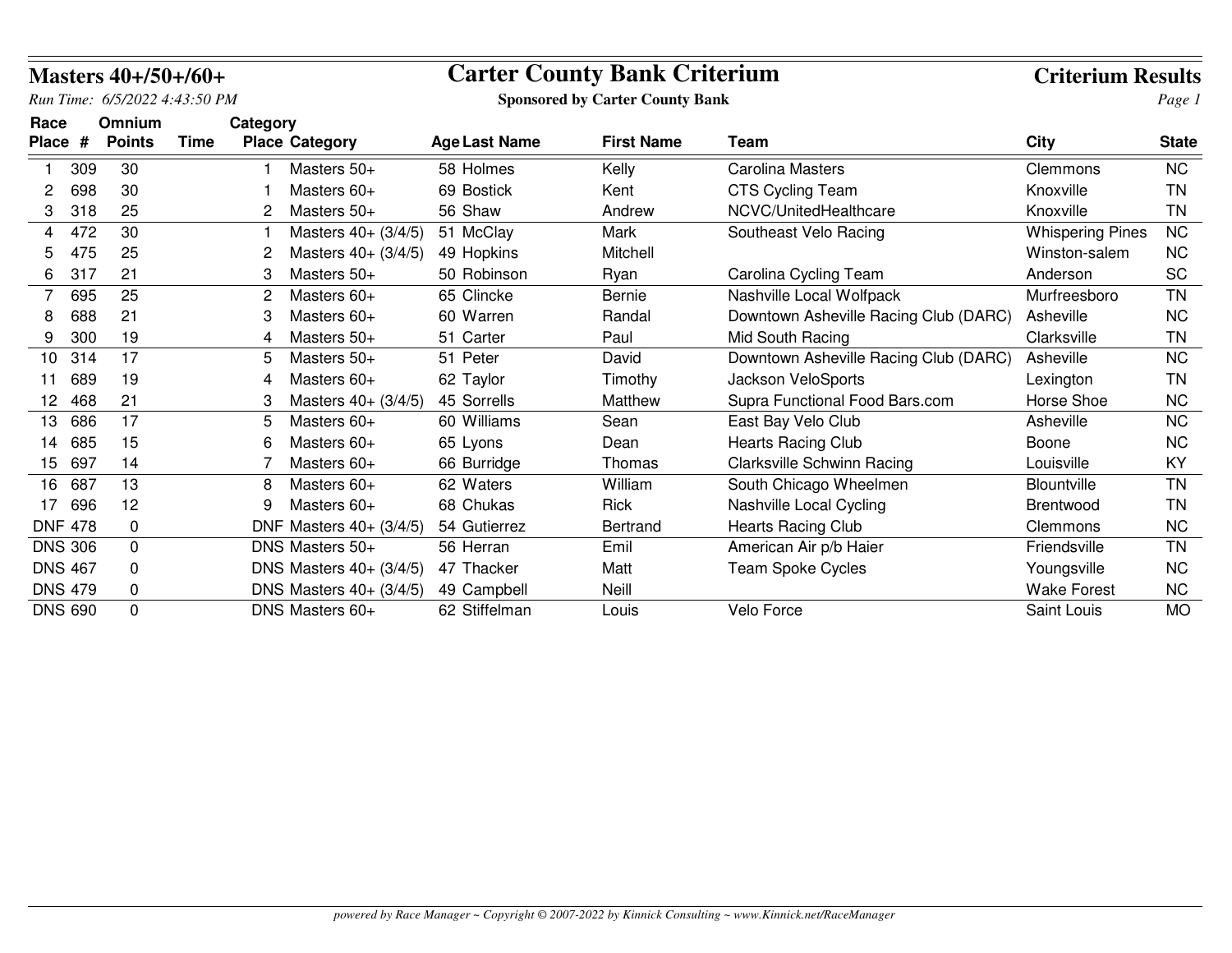| Cat 3                |     |                               |                  |                       |                                        | <b>Carter County Bank Criterium</b> |                                    | <b>Criterium Results</b> |              |  |
|----------------------|-----|-------------------------------|------------------|-----------------------|----------------------------------------|-------------------------------------|------------------------------------|--------------------------|--------------|--|
|                      |     | Run Time: 6/5/2022 4:43:50 PM |                  |                       | <b>Sponsored by Carter County Bank</b> |                                     | Page 1                             |                          |              |  |
| Race<br><b>Place</b> | #   | Omnium<br><b>Points</b>       | Category<br>Time | <b>Place Category</b> | <b>Age Last Name</b>                   | <b>First Name</b>                   | Team                               | <b>City</b>              | <b>State</b> |  |
|                      | 503 | 30                            |                  | Cat <sub>3</sub>      | 18 Cole                                | Owen                                | <b>First Flight Devo</b>           | Chapel Hill              | <b>NC</b>    |  |
| 2                    | 507 | 25                            | 2.               | Cat <sub>3</sub>      | 26 Edwards                             | James                               | Jigawatt Cycling                   | Raleigh                  | <b>NC</b>    |  |
| 3                    | 509 | 21                            | 3                | Cat <sub>3</sub>      | 20 Foley                               | Josh                                |                                    | Wrightstown              | <b>NJ</b>    |  |
| 4                    | 520 | 19                            | 4                | Cat <sub>3</sub>      | 30 Wilson                              | Caleb                               | American Air p/b Haier             | Cookeville               | <b>TN</b>    |  |
| 5                    | 522 | 17                            | 5                | Cat <sub>3</sub>      | 43 George                              | Stephen                             |                                    | Trinity                  | <b>NC</b>    |  |
| 6                    | 523 | 15                            | 6.               | Cat <sub>3</sub>      | 32 Gauthier                            | Logan                               |                                    | Nashville                | ΤN           |  |
|                      | 504 | 14                            |                  | Cat <sub>3</sub>      | 17 de Sousa                            | Miles                               |                                    | Greenville               | <b>SC</b>    |  |
| 8                    | 515 | 13                            | 8                | Cat <sub>3</sub>      | 17 Sperry                              | Anson                               | nine13sports p/b SingletonCoaching | Lebanon                  | IN           |  |
| 9                    | 502 | 12                            | 9                | Cat <sub>3</sub>      | 27 Barr                                | Emmett                              |                                    | Greenville               | <b>SC</b>    |  |
| 10                   | 512 | 11                            | 10               | Cat <sub>3</sub>      | 22 Reece                               | Mason                               |                                    | Cary                     | <b>NC</b>    |  |
| <b>DNF 517</b>       |     | 0                             |                  | DNF Cat 3             | 29 Watkins                             | Dakota                              |                                    | Agoura Hills             | CA           |  |
| <b>DNS 508</b>       |     | 0                             |                  | DNS Cat 3             | 16 Evans                               | Presley                             | dc devo Racing Academy             | Crozet                   | VA           |  |
| <b>DNS 516</b>       |     | $\mathbf{0}$                  |                  | DNS Cat 3             | 20 Stillman                            | Eddie                               | Midwest Development Cycling Inc.   | Brownsburg               | IN           |  |
| <b>DNS 518</b>       |     | 0                             |                  | DNS Cat 3             | 22 Wickel                              | Grayson                             | Jigawatt Cycling                   | Asheville                | <b>NC</b>    |  |
| <b>DNS 521</b>       |     | 0                             |                  | DNS Cat 3             | 20 Wingler                             | Connor                              | Team Bicycle Outfitters Indy       | Avon                     | IN           |  |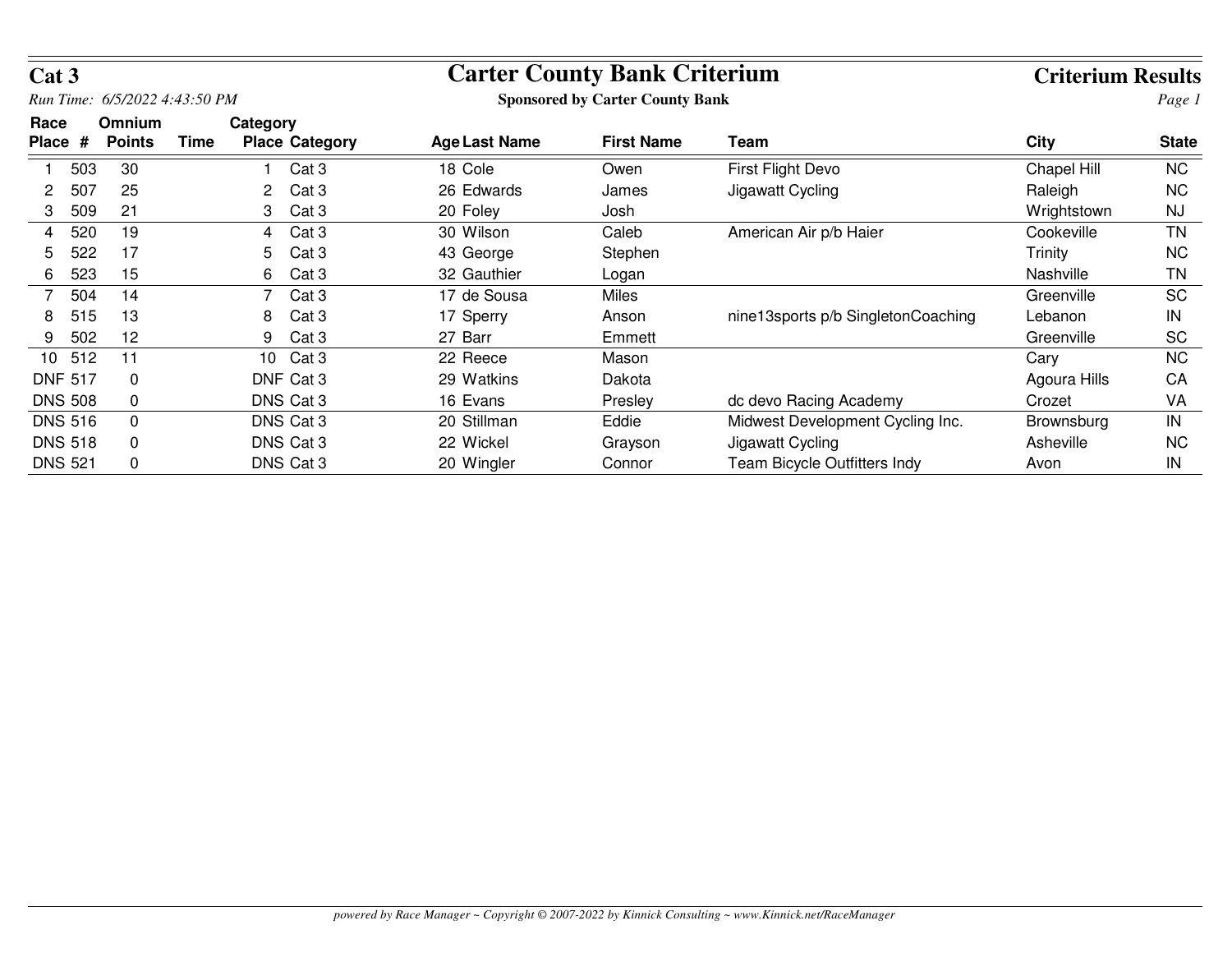|                               |     | <b>Masters 35+/45+</b>  |      |          |                                    | <b>Carter County Bank Criterium</b>    |                   | <b>Criterium Results</b>            |                 |              |
|-------------------------------|-----|-------------------------|------|----------|------------------------------------|----------------------------------------|-------------------|-------------------------------------|-----------------|--------------|
| Run Time: 6/5/2022 4:43:50 PM |     |                         |      |          |                                    | <b>Sponsored by Carter County Bank</b> |                   |                                     |                 |              |
| Race<br>Place #               |     | Omnium<br><b>Points</b> | Time | Category | <b>Place Category</b>              | Age Last Name                          | <b>First Name</b> | Team                                | City            | <b>State</b> |
|                               | 398 | -30                     |      |          | Masters 45+ 1/2/3/4 50 Dotson      |                                        | Heath             |                                     | Asheville       | NC.          |
| 2                             | 389 | 25                      |      |          | Masters $35+1/2/3/4$ 50 Zambrana   |                                        | Alexander         | Seattle Super Squadra               | Asheville       | NC.          |
| 3                             | 395 | 21                      |      |          | Masters 45+ 1/2/3/4 47 Hart        |                                        | John              | Friends Great Smokies (FGS Cycling) | Murfreesboro    | TN           |
| 4                             | 396 | -19                     |      | 3        | Masters $45+1/2/3/4$ 56 Pohlmann   |                                        | <b>Dirk</b>       | Bike Zoo                            | Knoxville       | TN           |
| 5                             | 393 | 17                      |      |          | Masters 45+ 1/2/3/4 45 Kogure      |                                        | Khan              | The Trappe Door Cycling Team        | Asheville       | NC.          |
| 6                             | 392 | -15                     |      |          | Masters 35+ 1/2/3/4 37 Little      |                                        | Taylor            | Super Squadra p/b Eliel Cycling     | Asheville       | NC.          |
|                               | 394 | 14                      |      | 5.       | Masters 45+ 1/2/3/4 53 Kogure      |                                        | Gen               | Super Squadra p/b Eliel Cycling     | Asheville       | NC.          |
| <b>DNS 399</b>                |     | $\Omega$                |      |          | DNS Masters 35+ 1/2/3/4 35 Coleman |                                        | Jay               | EVOQ.BIKE p/b Enshored              | Signal Mountain | ΤN           |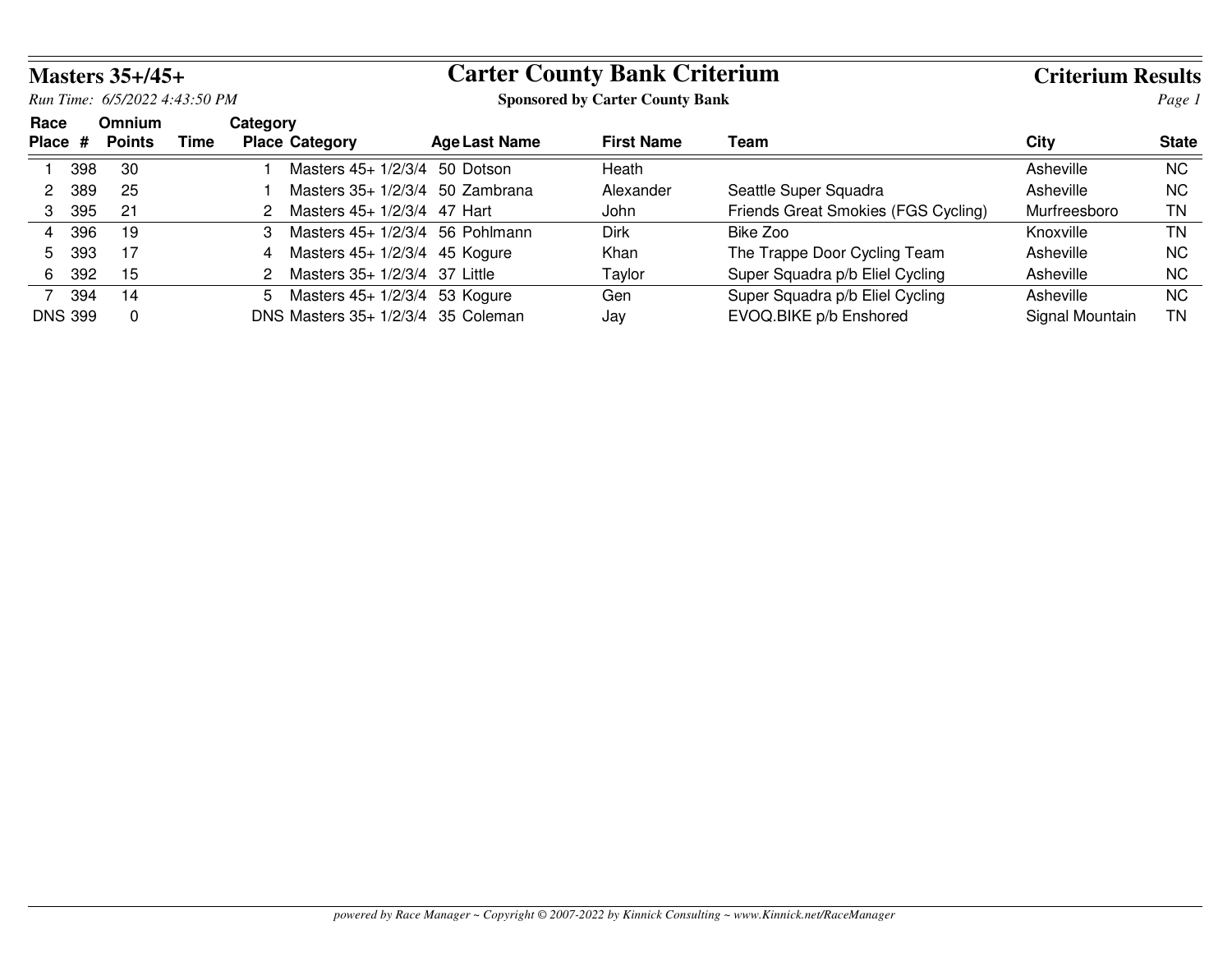|      |                | <b>Women Pro/1/2</b>          |      |                                   |                                        | <b>Carter County Bank Criterium</b> |                              |                |              |
|------|----------------|-------------------------------|------|-----------------------------------|----------------------------------------|-------------------------------------|------------------------------|----------------|--------------|
|      |                | Run Time: 6/5/2022 4:43:50 PM |      |                                   | <b>Sponsored by Carter County Bank</b> | Page 1                              |                              |                |              |
| Race | Place $#$      | <b>Omnium</b><br>Points       | Time | Category<br><b>Place Category</b> | <b>Age Last Name</b>                   | <b>First Name</b>                   | Team                         | City           | <b>State</b> |
|      | 215            | 30                            |      | Women Pro/1/2                     | 41 Warfel                              | Allie                               | Cheerwine Cycling            | Union Mills    | <b>NC</b>    |
|      | 213            | 25                            |      | Women Pro/1/2                     | 22 Windsor                             | Claire                              | <b>LUX Cycling</b>           | Travelers Rest | <b>SC</b>    |
| 3    | 202            | 21                            |      | Women Pro/1/2                     | 26 Howden                              | Florence                            |                              | Mooresville    | <b>NC</b>    |
| 4    | 207            | 19                            |      | Women Pro/1/2<br>4                | 34 Schuetter                           | Sarah                               | Robson Forensic p/b Milligan | Evansville     | IN           |
| .5   | 208            | 17                            |      | Women Pro/1/2<br>5.               | 33 Smith                               | Amanda                              |                              | Marietta       | GA           |
|      | <b>DNS 201</b> | 0                             |      | DNS Women Pro/1/2                 | 38 Houser                              | Lisa                                | Fount Cycling Guild          | New Orleans    | LA           |